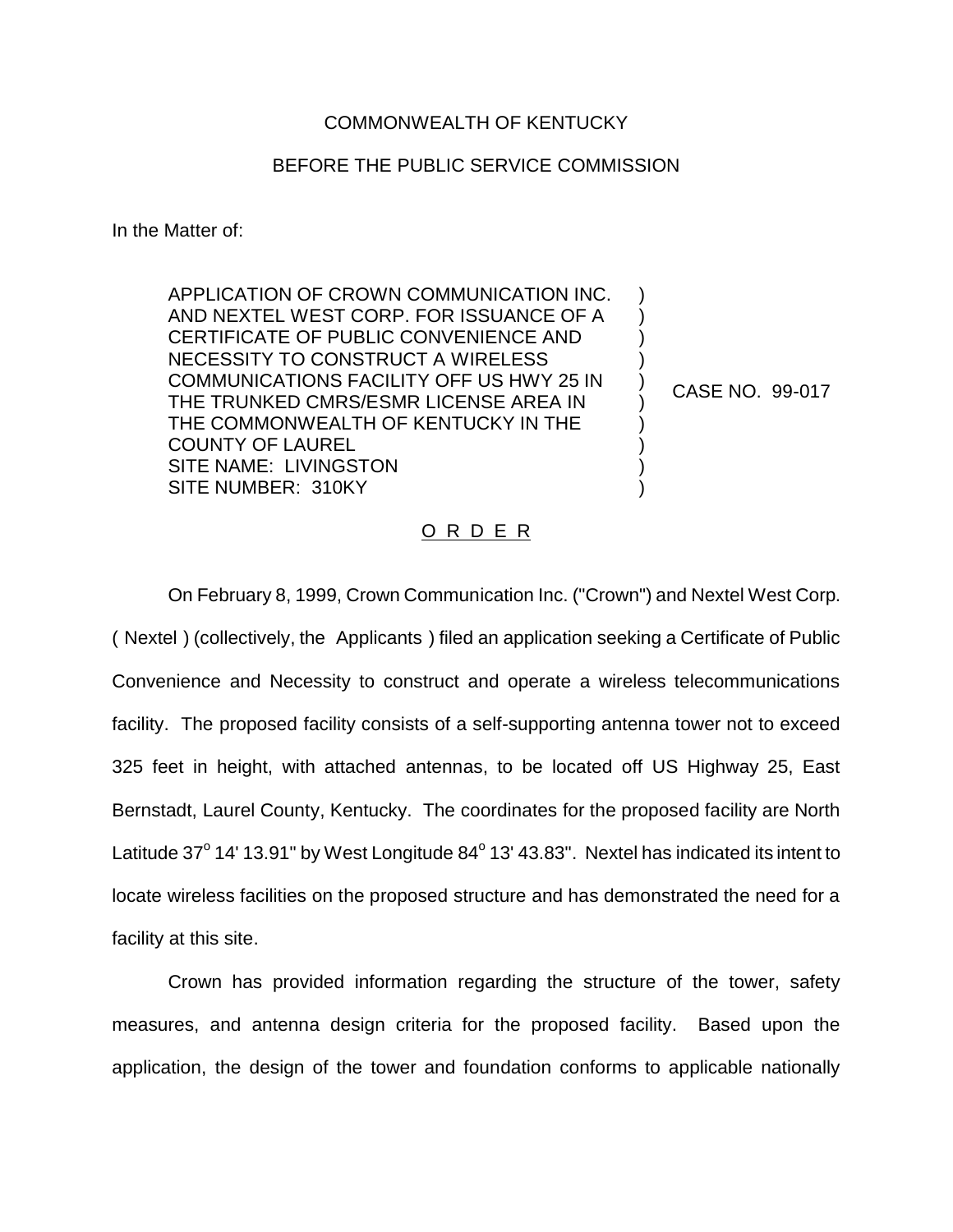recognized building standards, and the plans have been certified by a Registered Professional Engineer.

Pursuant to 807 KAR 5:063, Section 1(1)(n), the Applicants have notified the Judge Executive of Laurel County of the proposed construction. To date, no comments have been filed by the Judge Executive. The Applicants have filed applications with the Federal Aviation Administration and the Kentucky Airport Zoning Commission seeking approval for the construction and operation of the proposed facility. Both applications have been approved.

The Applicants have filed notices verifying that each person who owns property within 500 feet of the proposed facility has been notified of the pending construction. The notice solicited any comments and informed the property owners of their right to request intervention. In addition, notice of the proposed construction has been posted in a visible location for at least two weeks after filing the application. The Commission received comments from one property owner but no requests for intervention or a public hearing have been filed.

Pursuant to KRS 278.280, the Commission is required to determine proper practices to be observed when it finds, upon complaint or on its own motion, that the facilities of any utility subject to its jurisdiction are unreasonable, unsafe, improper, or insufficient. To assist the Commission in its efforts to comply with this mandate, Crown should notify the Commission if it does not use this antenna tower to provide service in the manner set out in its application and this Order. Upon receipt of such notice, the Commission may, on its own motion, institute proceedings to consider the proper practices, including removal of the unused antenna tower, which should be observed by Crown.

-2-